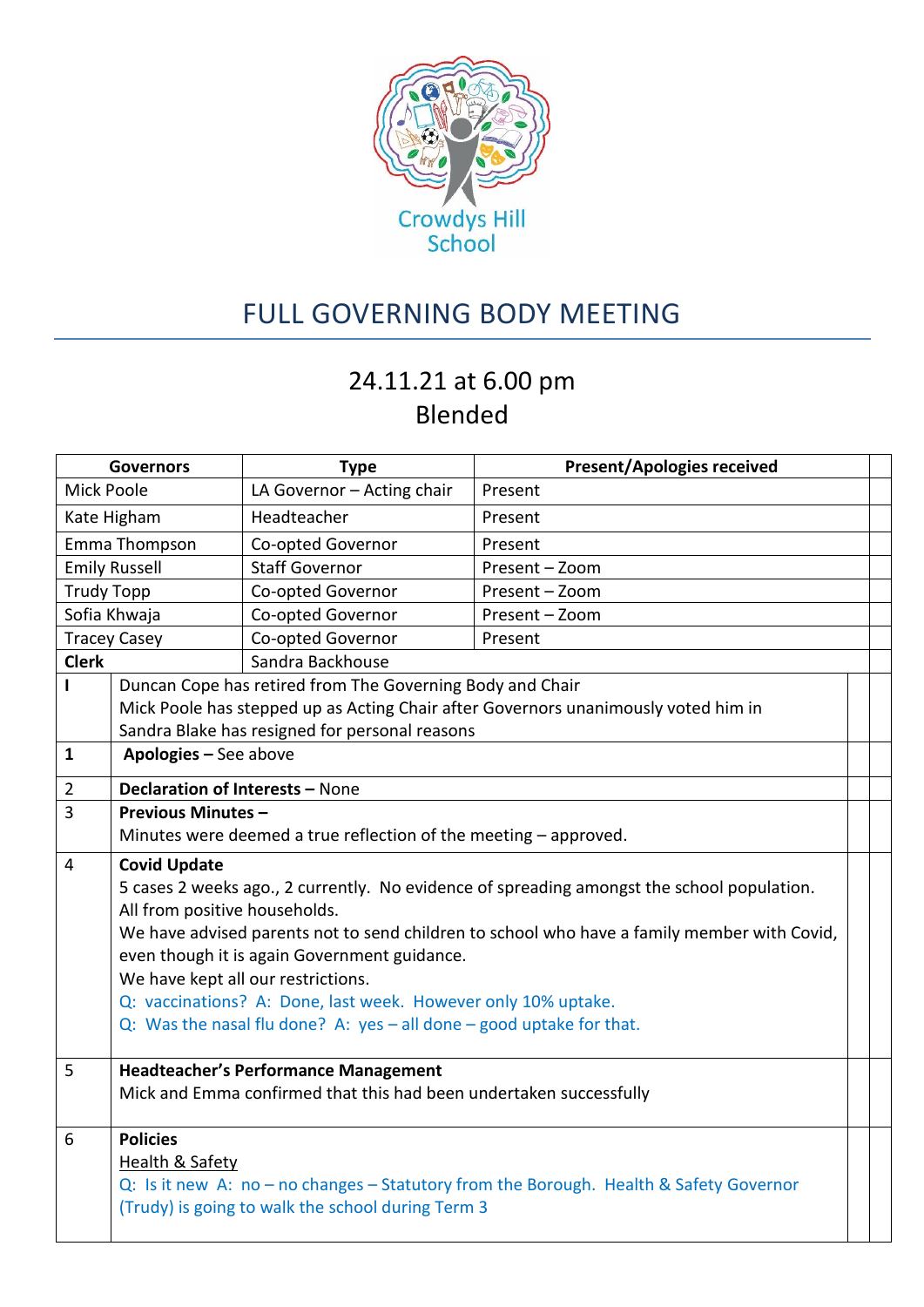| <b>Early Career Teachers</b>                                                                     |  |  |  |
|--------------------------------------------------------------------------------------------------|--|--|--|
| This policy is based on a standard policy which was tweaked for our setting. This is the first   |  |  |  |
| year we have had Early Career Teachers (ECT), but we now have a programme in place and we        |  |  |  |
| have 2 at the moment.                                                                            |  |  |  |
|                                                                                                  |  |  |  |
| <b>Educational Visits</b>                                                                        |  |  |  |
| There is some cross-over to the health & Safety Policy. Kate will make sure they match, at the   |  |  |  |
| moment they don't. Section 7 in the Health & Safety Policy                                       |  |  |  |
|                                                                                                  |  |  |  |
| Governors approved all policies subject to the notes above.                                      |  |  |  |
|                                                                                                  |  |  |  |
| $\overline{7}$<br><b>Teacher's Pay Progression</b>                                               |  |  |  |
| All targets are linked to the Development Plan                                                   |  |  |  |
| Only those in green on the table are eligible for pay progression - those that are blank are not |  |  |  |
|                                                                                                  |  |  |  |
| eligible                                                                                         |  |  |  |
| Q: Why are they not eligible? A: usually because they have reached the top of their band, and    |  |  |  |
| would need to move to senior team.                                                               |  |  |  |
| The headteacher explained all queries to Governors satisfaction and Governors approved the       |  |  |  |
| pay progressions unanimously                                                                     |  |  |  |
|                                                                                                  |  |  |  |
| 8<br><b>Surveys</b>                                                                              |  |  |  |
| Safeguarding                                                                                     |  |  |  |
| Very positive and really thorough survey. Only minor actions out of it. One of them is to put in |  |  |  |
| Peer on Peer Abuse report to Governors - you will find it in the HT's report                     |  |  |  |
|                                                                                                  |  |  |  |
| Parent                                                                                           |  |  |  |
| 60% return – very, positive and really lovely comments from parents across all phases. One       |  |  |  |
| thing that cropped up is what are the post 16 options - not enough information. A letter will    |  |  |  |
| go out at Christmas to KS4 & 5 parents                                                           |  |  |  |
|                                                                                                  |  |  |  |
| <b>Staff Wellbeing</b>                                                                           |  |  |  |
| Teacher - a recurring theme was not enough communication, however there was one                  |  |  |  |
| complaint that there was too many emails!                                                        |  |  |  |
| TA - again, communication is thought a problem. There were more dissenters amongst the           |  |  |  |
| TAs, with 13 not happy.                                                                          |  |  |  |
|                                                                                                  |  |  |  |
| Q: Are the results of the survey being fed back to staff.                                        |  |  |  |
| A: Yes, reports will be prepared with an Action Plan and will be distributed.                    |  |  |  |
|                                                                                                  |  |  |  |
| <b>Pupil Questionnaire</b>                                                                       |  |  |  |
| A bit varied. I couple of tutor groups were discontented and Tutors have been informed.          |  |  |  |
| A lot of children did not know what their progression path would be post 16.                     |  |  |  |
|                                                                                                  |  |  |  |
| <b>Staffing/Recruitment.</b><br>9                                                                |  |  |  |
| Started the year 6 TAs down. We have 2 new ones. We have adverts out for TAs, both for           |  |  |  |
| main school and a separate one for Sixth Form.                                                   |  |  |  |
| It is a massive national problem - there is a TA shortage.                                       |  |  |  |
| Q: What about teaching staff? A: Absolutely fine.                                                |  |  |  |
| We have the following adverts out: Sign Language TA, Deputy Safe Guarding Lead, Speech           |  |  |  |
| Therapist, Carers and an HLTA                                                                    |  |  |  |